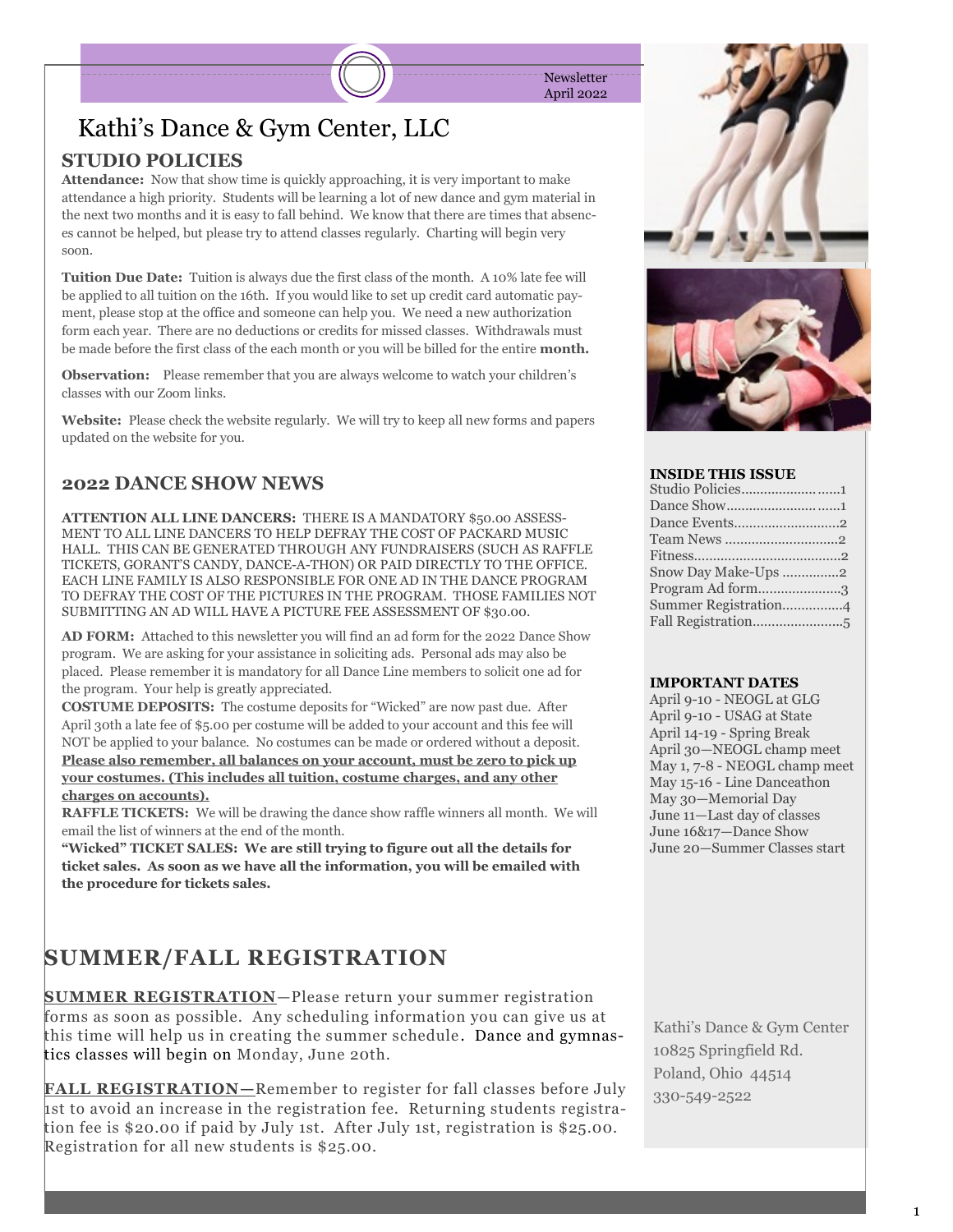## **DANCE NEWS**

### **Dance-A-Thon**

As soon as we have a schedule, it will be emailed to everyone. This is a really important weekend.

## **Ohio Dance Masters Convention in Cleveland**

We had a small group of girls attend the ODM Performing Arts Competition/Convention that was held last weekend in Cleveland. Aliya, Maddie, and Grace competed solos and all received a Gold Awards for their dances. Congratulations girls. Along with Aliya, Maddie, and Grace, we also had Ava, Mia and Kamillie attend the convention. A few of the girls participated in the scholarship audition classes and Ava Carbon received 4th place in tap for 11-12 year olds.







Fun

**Ohio Dance Masters** 







### **FITNESS CLASSES AT KDGC**

#### **PILATES REFORMER**

Pilates classes are offered as one hour private classes or semi-private sessions. Kathi is Stott certified and offers classes weekdays before 2:00 p.m. Feel free to call the office if you are interested in scheduling a private.



## SNOW DAY MAKE-UPS

If you missed a class due to us being closed for a snow day, you will receive an email with make-up class times.



# **COMPETITIVE TEAM NEWS**

#### **INTERESTED IN TEAM??**

If any of our open gym students are interested in being on competitive team, please email Lisa at officekdgc@gmail.com and she will let Chris know..

### **TEAM BANQUET**

Now that things are opened back up, we are planning on having a competitive team end of year banquet at Boardman Park in the Rotary Room on Thursday, May 26th. More information to come.

### **TEAM CLINIC**

The competitive team will once again be holding a clinic this summer. This clinic is a week of more intense workouts where the girls can learn a lot of new tricks. We do mix in some fun as well. They are normally taught an upbeat dance during the clinic and on Friday, the second half of the day is filled with a fun activity to let the girls relax and have fun as a team. In the past we have taken them swimming, bowling, or to the movies. A sign up will come home with the girls as soon as the dates are set.

### **Upcoming Meets:**

April 9-10 NEOGL Meet at Great Lakes April 9-10 USAG Xcel State Meet - Bowling Greeen April 30/May1, 7-8 NEOGL Championship Meet - SOKOL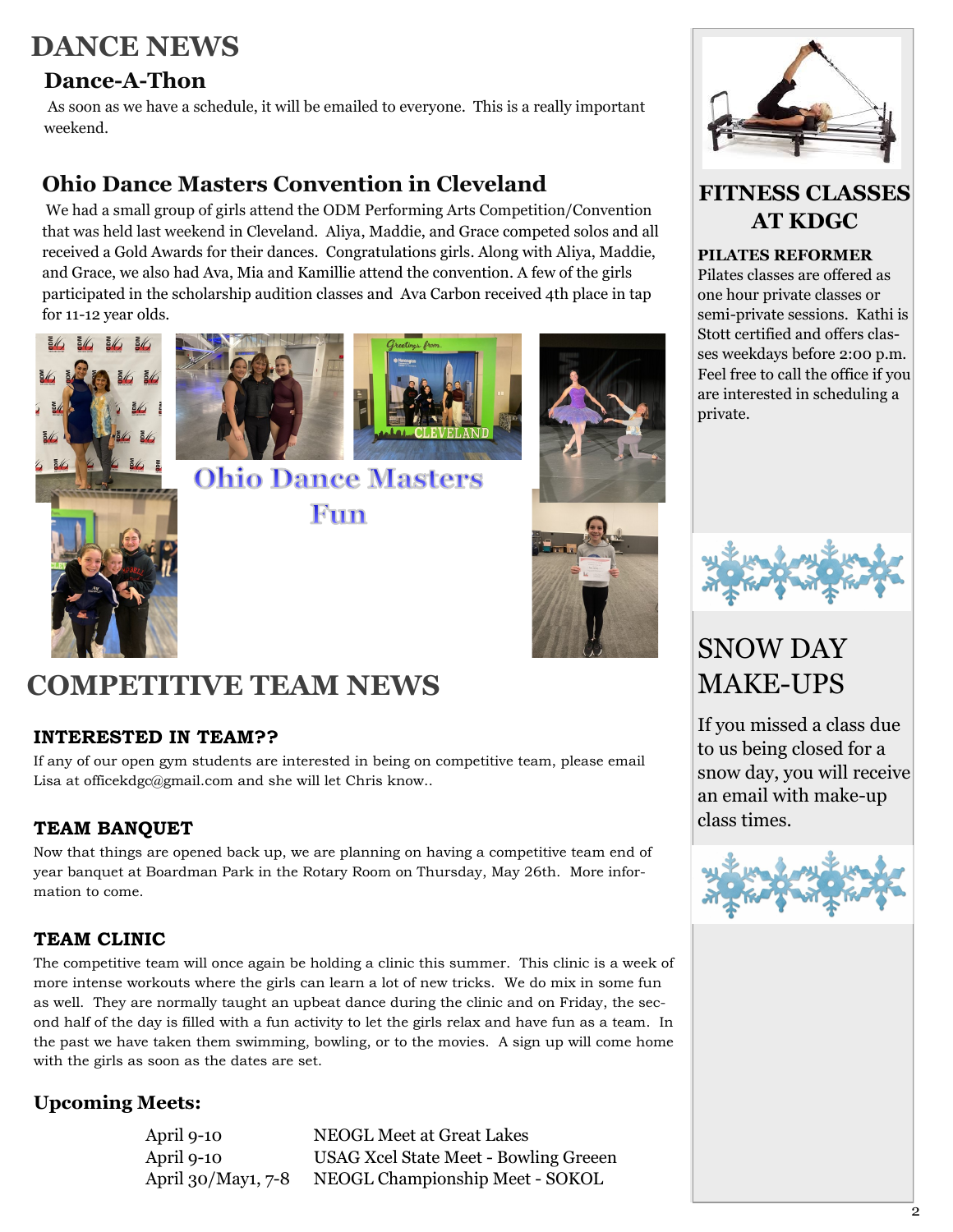# **2022 DANCE SHOW PROGRAM AD ORDER FORM**

| SIZE OF AD: (PLEASE CHECK ALL APPROPRIATE SPACES)                                |                                        |
|----------------------------------------------------------------------------------|----------------------------------------|
|                                                                                  | <b>DANCE SHOW</b><br>(Deadline MAY 21) |
| $\frac{1}{8}$ Page (2 1/2 X 2)                                                   | $\equiv$ \$30                          |
| $\frac{1}{4}$ Page (2 1/2 X 4)                                                   | $\frac{\ }{1}$ \$60                    |
| $\frac{1}{2}$ Page (5 X 4)                                                       | \$120                                  |
| Full Page                                                                        | \$240                                  |
| _______ Adding Photo (either show) ___________ \$20 each ________ Photo Attached |                                        |
| Based on $51/2 X 7$ program size                                                 | <b>Please Return Photo</b>             |
| PLEASE USE SAME COPY AS LAST YEAR                                                |                                        |
| (PLEASE INCLUDE YOUR BUSINESS CARD)                                              |                                        |
| <b>COPY OF NEW AD ENCLOSED</b>                                                   |                                        |
| (PLEASE SHOW LAYOUT ON THE BACK)                                                 |                                        |
| <b>ENCLOSED IS A CHECK IN THE AMOUNT OF \$</b>                                   |                                        |
| (PLEASE MAKE CHECK OUT TO KATHI'S DANCE & GYM CENTER)                            |                                        |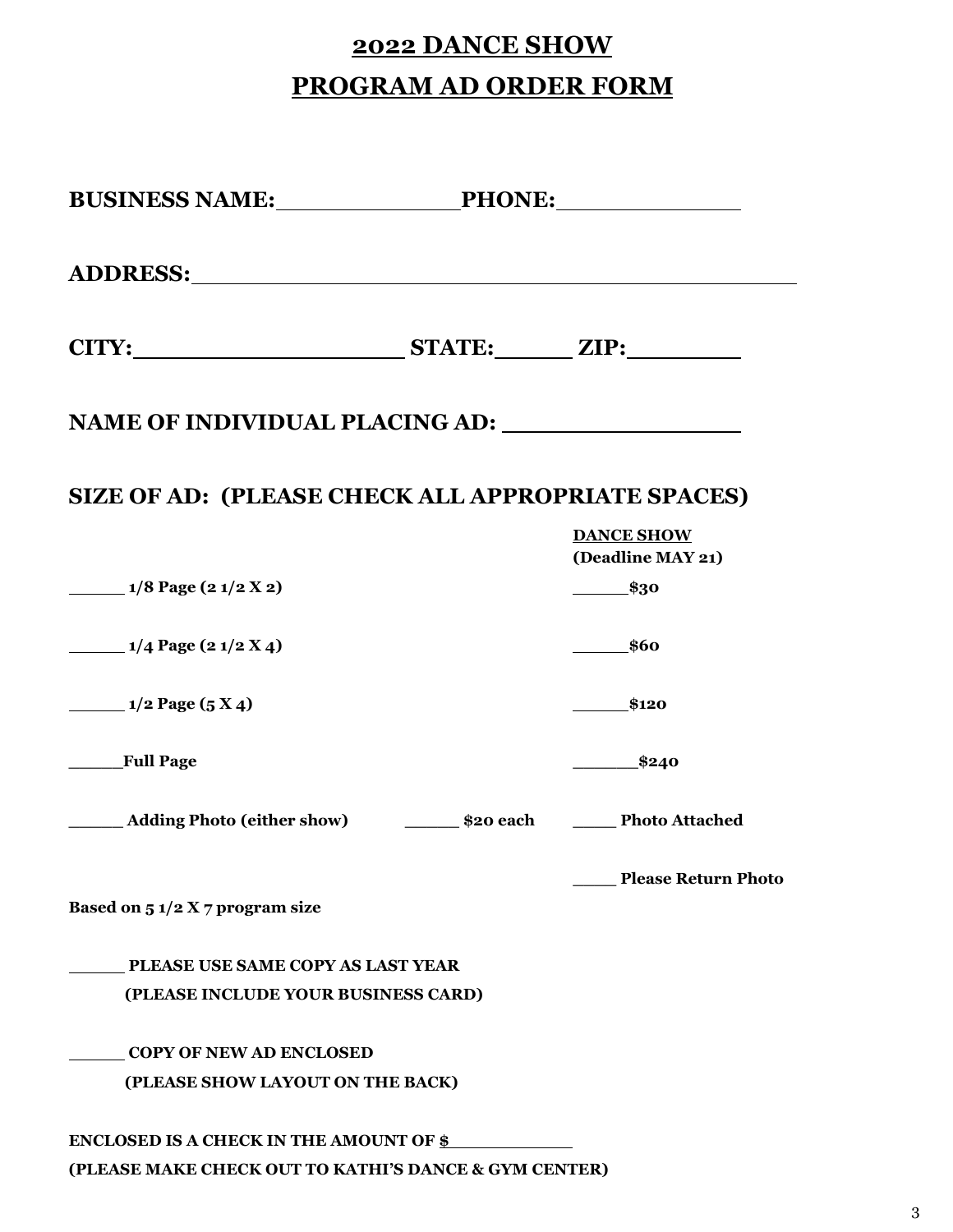## KATHI'S DANCE & GYM CENTER SUMMER REGISTRATION 2022

Please fill out the form below if you are interested in summer classes. **Please include your e-mail if you have one**. We will be emailing schedules as soon as they are ready. We will only schedule class times for those classes that have four or more students registered.

|  |              | Parent Cell Phone:                        |                    |              |                                                                                                                       |
|--|--------------|-------------------------------------------|--------------------|--------------|-----------------------------------------------------------------------------------------------------------------------|
|  |              |                                           |                    |              |                                                                                                                       |
|  |              |                                           |                    |              |                                                                                                                       |
|  |              |                                           |                    |              |                                                                                                                       |
|  |              |                                           |                    |              |                                                                                                                       |
|  |              |                                           |                    |              |                                                                                                                       |
|  |              |                                           | <b>SUMMER 2022</b> |              |                                                                                                                       |
|  | <b>CLASS</b> | LEVEL                                     |                    | <b>CLASS</b> | <b>LEVEL</b>                                                                                                          |
|  | Ballet       |                                           |                    | Team         |                                                                                                                       |
|  | Jazz         | <u>experience</u> and the second state of |                    | Open Gym     | <u> Alexandria de la pro</u>                                                                                          |
|  | Tap          | <u> Alexandria de la conte</u>            |                    | Cheernastics | <u> 1999 - Jan Sterling Sterling Sterling Sterling Sterling Sterling Sterling Sterling Sterling Sterling Sterling</u> |
|  | Pointe       |                                           |                    | Kindercise   | $\sim$ 100 $\sim$ 100 $\sim$                                                                                          |

Summer **DANCE** classes will begin on June 20th and will run for a total of nine (9) weeks. Payments are due the week of June 20th and July 18th. For dance, you may come to eight of the nine weeks of classes. This will give you the opportunity to miss one week for vacation. IF you come all nine weeks you will be charged additional at the end of the summer for the extra week. Summer **GYMNASTICS** will run 8 weeks and start the week of June 20th. We will be having a Clinic for our Competitive Gymnastics Team one week during the summer that has not yet been schedules. There will be no open gymnastics, Kindercise, or cheer the week of clinic. Please check off any vacation weeks that you have scheduled.

| Week of: | Week of:  |
|----------|-----------|
| June 20  | July 25   |
| June 27  | August 1  |
| July 4   | August 8  |
| July 11  | August 15 |
| July 18  |           |